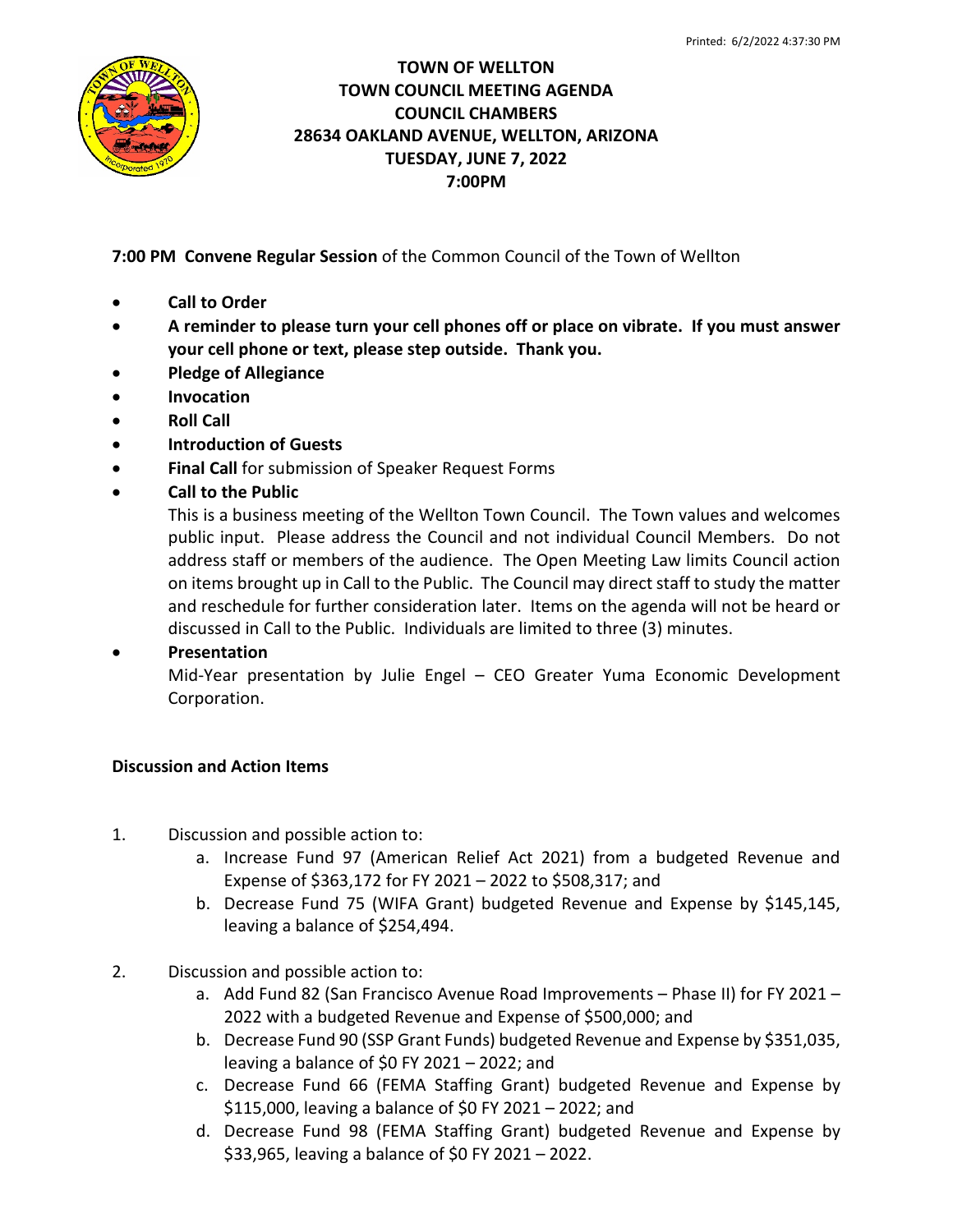- 3. Discussion and possible direction regarding the Expenditure Limitation and the possible options to pursue.
- 4. Approval of Minutes:
	- a. For the Meeting of May 17, 2022 (Regular Meeting).
	- b. For the Meeting of June 1, 2022 (Special Meeting)
- 5. Discussion and information regarding the efforts of Left Thumb Labs, LLC in their attempt to acquire a Medical Marijuana License to operate in the Town of Wellton.
- 6. Discussion and possible action to proclaim June 15, 2022 as "Elder Abuse Awareness Day".
- **Recess Regular Session of the Common Council and open Public Hearing as Board of Adjustment**
- 7. Public Hearing for Variance Cases:
	- a. Variance Case #V-22-002: Frederick & Anita Cusimano request a variance of Planning & Zoning Code Chapter 8, Section 8-5.4.1-B (3): One (1) Guest House/Casita or an Accessory Building is allowed on a lot on their lot located at 11681 Laguna Street (Parcel #: 709-52-044).
- **Close Public Hearing as Board of Adjustment and reconvene Regular Session of the Common Council.**
- 8. Discussion regarding Tentative Operating Budget FY 2022 2023.
- 9. Discussion and possible action to adopt Resolution No. 690 to adopt the Tentative Operating Budget FY 2022 – 2023 and establish the maximum budget amount for the Town of Wellton for the Fiscal Year beginning July 1, 2022 and ending June 30, 2023.
- 10. Discussion and possible action to adopt Resolution No. 691 to adopt fee changes for the Town of Wellton for the Fiscal Year beginning July 1, 2022 and ending June 30, 2023.
- **Future Agenda Items**
- **Town Manager Report**

The Town Manager's report is an informational item to inform the Town Council about current developments with respect to Town business. No action will be taken on any information presented.

- **Council's Report**
- **Executive Session**